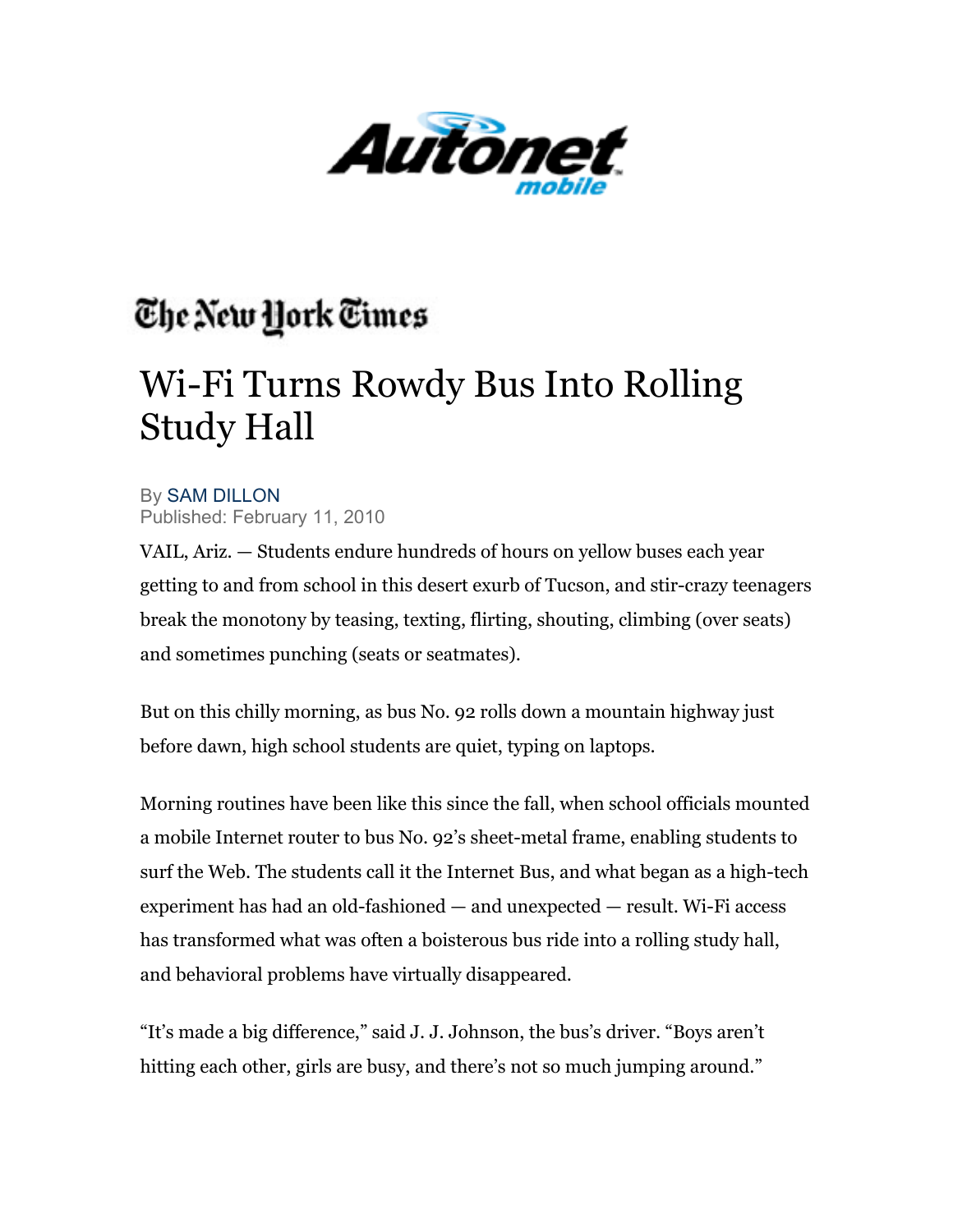On this morning, John O'Connell, a junior at Empire High School here, is pecking feverishly at his MacBook, touching up an essay on World War I for his American history class. Across the aisle, 16-year-old Jennifer Renner e-mails her friend Patrick to meet her at the bus park in half an hour. Kyle Letarte, a sophomore, peers at his screen, awaiting acknowledgment from a teacher that he has just turned in his biology homework, electronically.

"Got it, thanks," comes the reply from Michael Frank, Kyle's teacher.

Internet buses may soon be hauling children to school in many other districts, particularly those with long bus routes. The company marketing the router, Autonet Mobile, says it has sold them to schools or districts in Florida, Missouri and Washington, D.C.

Karen Cator, director of education technologyat the federal Department of Education, said the buses were part of a wider effort to use technology to extend learning beyond classroom walls and the six-hour school day. The Vail District, with 18 schools and 10,000 students, is sprawled across 425 square miles of subdivision, mesquite and mountain ridges southeast of Tucson. Many parents work at local Raytheon and I.B.M. plants. Others are ranchers.

The district has taken technological initiatives before. In 2005, it inaugurated Empire High as a digital school, with the district issuing students laptops instead of textbooks, and more than 100 built-in wireless access points offering a powerful Internet signal in every classroom and even on the football field.

"We have enough wireless to make your fillings hurt," says Matt Federoff, the district's chief information officer.

District officials got the idea for wiring the bus during occasional drives on school business to Phoenix, two hours each way, when they realized that if they doubled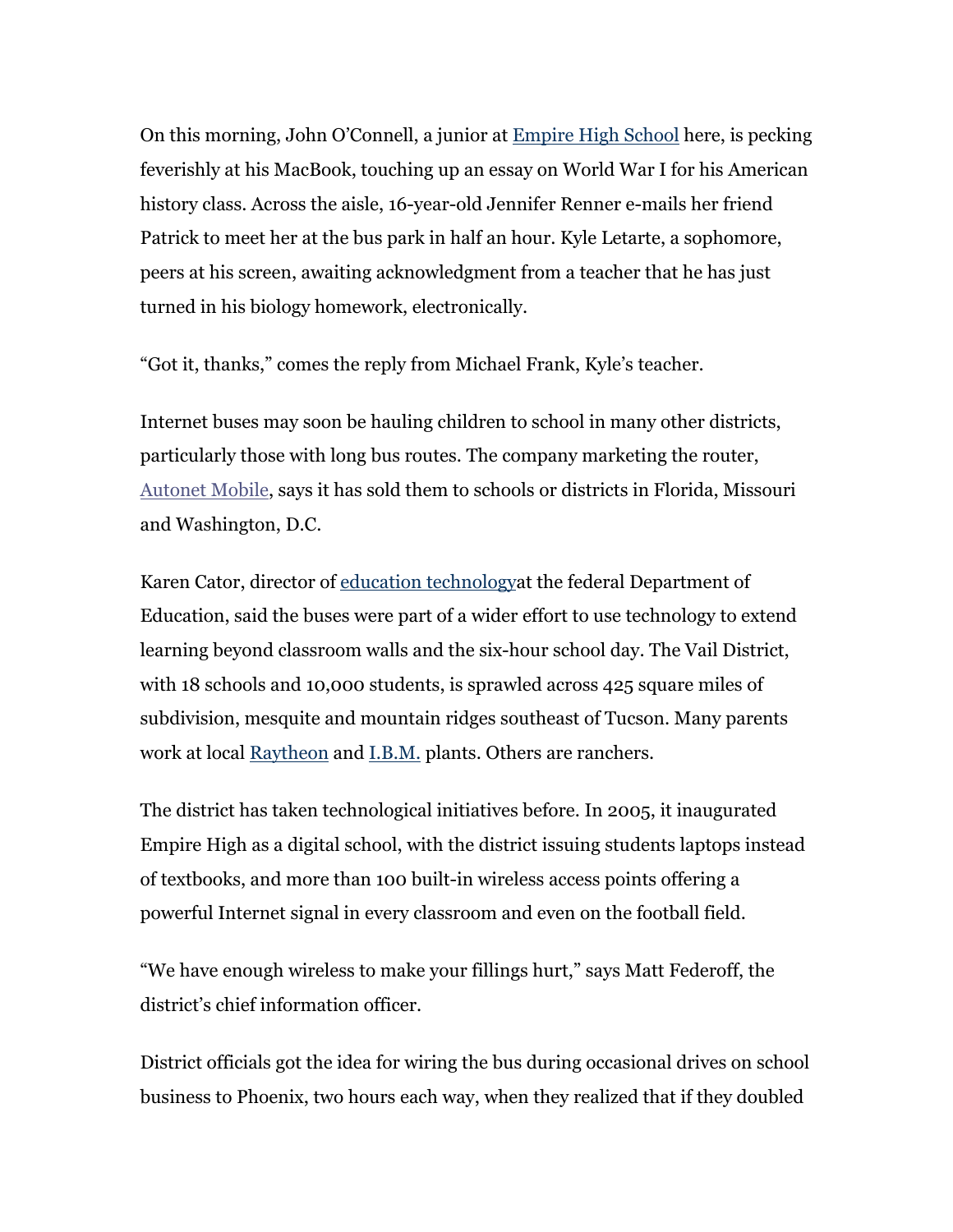up, one person could drive and the other could work using a laptop and a wireless card. They wondered if Internet access on a school bus would increase students' academic productivity, too.

But the idea for the Internet Bus really took shape in the fall, when Mr. Federoff was at home, baby on his lap, and saw an advertisement in an electronics catalog offering a "Wi-Fi hotspot in your car."

"I thought, what if you could put that in a bus?" he said. The router cost \$200, and came with a \$60 a month Internet service contract. An early test came in December, when bus No. 92 carried the boys' varsity soccer team to a tournament nearly four hours away. The ride began at 4 a.m., so many players and coaches slept en route. But between games, with the bus in a parking lot adjacent to the soccer field, players and coaches sat with laptops, fielding e-mail messages and doing homework — basically turning the bus into a Wi-Fi cafe, said Cody Bingham, the bus driver for the trip.

Mariah Nunes, a sophomore who is a team manager, said she researched an essay on bicycle safety.

"I used my laptop for pretty much the whole ride," Mariah said. "It was quieter than it normally would have been. Everybody was pumped about the games, and there were some rowdy boys. But the coach said, 'Let's all be quiet and do some homework.' And it wasn't too different from study hall."

Ms. Bingham recalled, "That was the quietest ride I've ever had with high schoolers."

Since then, district officials have been delighted to see the amount of homework getting done, morning and evening, as Mr. Johnson picks up and drops off students along the highway that climbs from Vail through the Santa Rita